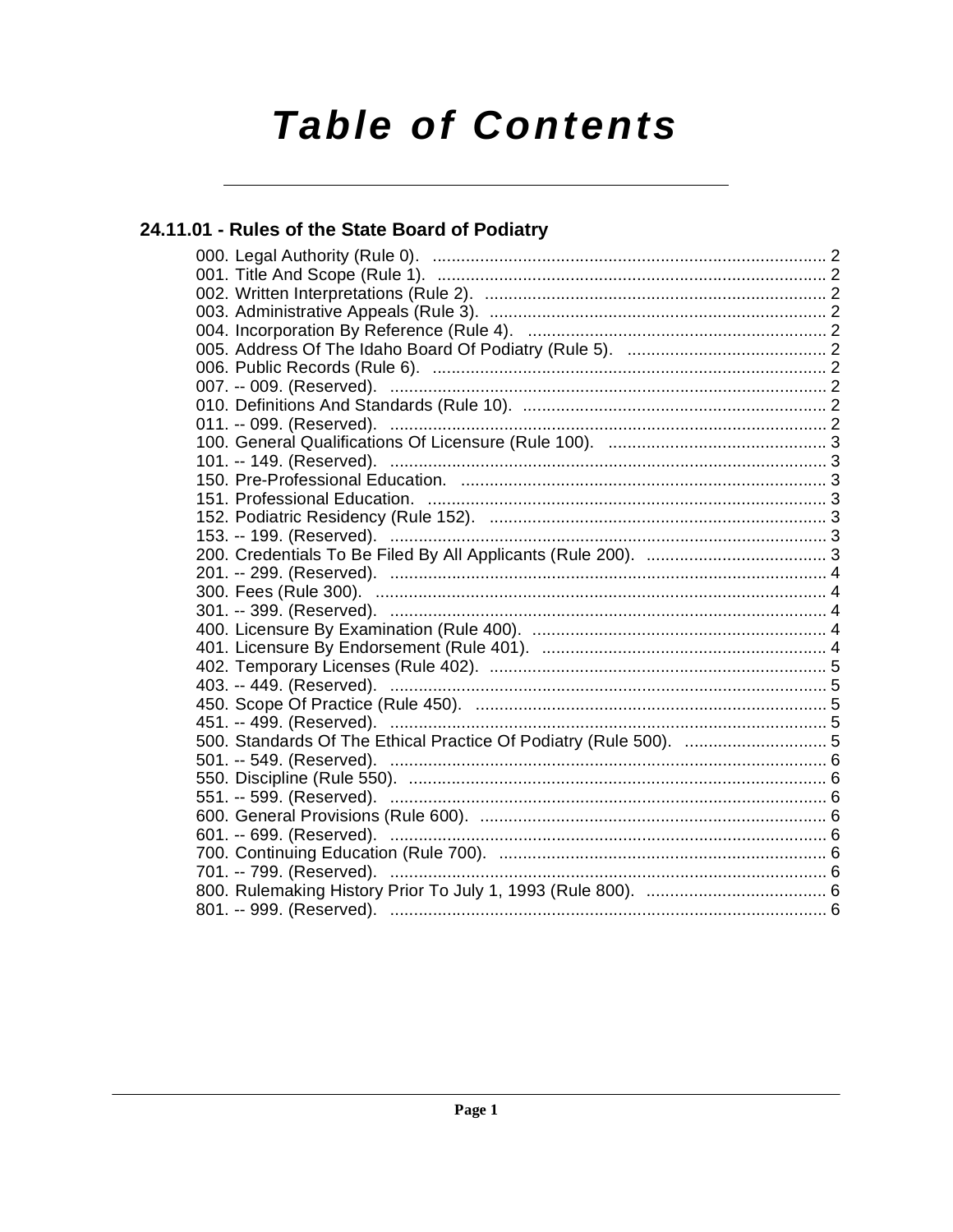#### **IDAPA 24 TITLE 11 CHAPTER 01**

#### **24.11.01 - RULES OF THE STATE BOARD OF PODIATRY**

#### <span id="page-1-1"></span><span id="page-1-0"></span>**000. LEGAL AUTHORITY (RULE 0).**

These rules are hereby prescribed and established pursuant to the authority vested in the State Board of Podiatry, by the provisions of Section 54-605, Idaho Code. (7-1-93)

#### <span id="page-1-2"></span>**001. TITLE AND SCOPE (RULE 1).**

These rules shall be cited as IDAPA 24.11.01, "Rules of the State Board of Podiatry". (7-1-93)

#### <span id="page-1-3"></span>**002. WRITTEN INTERPRETATIONS (RULE 2).**

The board may have written statements that pertain to the interpretation of the rules of this chapter. Such interpretations, if any, are available for public inspection and copying at cost in the main office of the Bureau of Occupational Licenses. (3-13-02) Occupational Licenses.

#### <span id="page-1-4"></span>**003. ADMINISTRATIVE APPEALS (RULE 3).**

Administrative Appeals shall be governed by the Administrative Procedure Act, Title 67, Chapter 52, Idaho Code.

(3-13-02)

#### <span id="page-1-5"></span>**004. INCORPORATION BY REFERENCE (RULE 4).**

The document titled American Podiatric Medical Association's Code of Ethics as published by the American Podiatric Medical Association, dated April 2005 and referenced in Section 500, is herein incorporated by reference and is available from the Board's office and on the Board web site. (4-11-06) and is available from the Board's office and on the Board web site.

#### <span id="page-1-6"></span>**005. ADDRESS OF THE IDAHO BOARD OF PODIATRY (RULE 5).**

[The office of the Board of Podiatry is located within the Bureau of Occupational Licenses, Owyhee Plaza, 1109 Main](mailto:pod@ibol.idaho.gov)  Street, Suite 220, Boise, Idaho 83702-5642. The phone number of the Board is (208) 334-3233. The Board's FAX number is (208) 334-3945. The Board's e-mail address is pod@ibol.idaho.gov. The Board's official web site is at [https://www.ibol.idaho.gov/pod.htm. \(4-11-06\)](https://www.ibol.idaho.gov/pod.htm)

#### <span id="page-1-7"></span>**006. PUBLIC RECORDS (RULE 6).**

The records associated with the Board of Podiatry are subject to the provisions of the Idaho Public Records Act. Title 9, Chapter 3, Idaho Code. (3-13-02) 9, Chapter 3, Idaho Code.

#### <span id="page-1-8"></span>**007. -- 009. (RESERVED).**

#### <span id="page-1-12"></span><span id="page-1-9"></span>**010. DEFINITIONS AND STANDARDS (RULE 10).**

**01. Act**. The Act means Chapter 143 Idaho session Laws of 1957 codified as Chapter 6, Title 54, Idaho Code, and any amendments thereto. (7-1-93)

<span id="page-1-11"></span>**02. Board**. The Board means the State Board of Podiatry, as prescribed in Section 54-604, Idaho Code.  $(7-1-93)$ 

<span id="page-1-14"></span><span id="page-1-13"></span>**03. Licensure**. Licensure means a license to practice podiatry in Idaho. (3-13-02)

**04.** Reputable School. A "reputable school" of podiatry is defined as an approved podiatry school located within the United States or Canada and designated as such by the council on Education and the American Podiatric Medical Association. (3-13-02)

**05. Bureau**. The Bureau means the Bureau of Occupational Licenses, as prescribed in Sections 54-605 (602, Idaho Code. (3-13-02) and 67-2602, Idaho Code.

#### <span id="page-1-10"></span>**011. -- 099. (RESERVED).**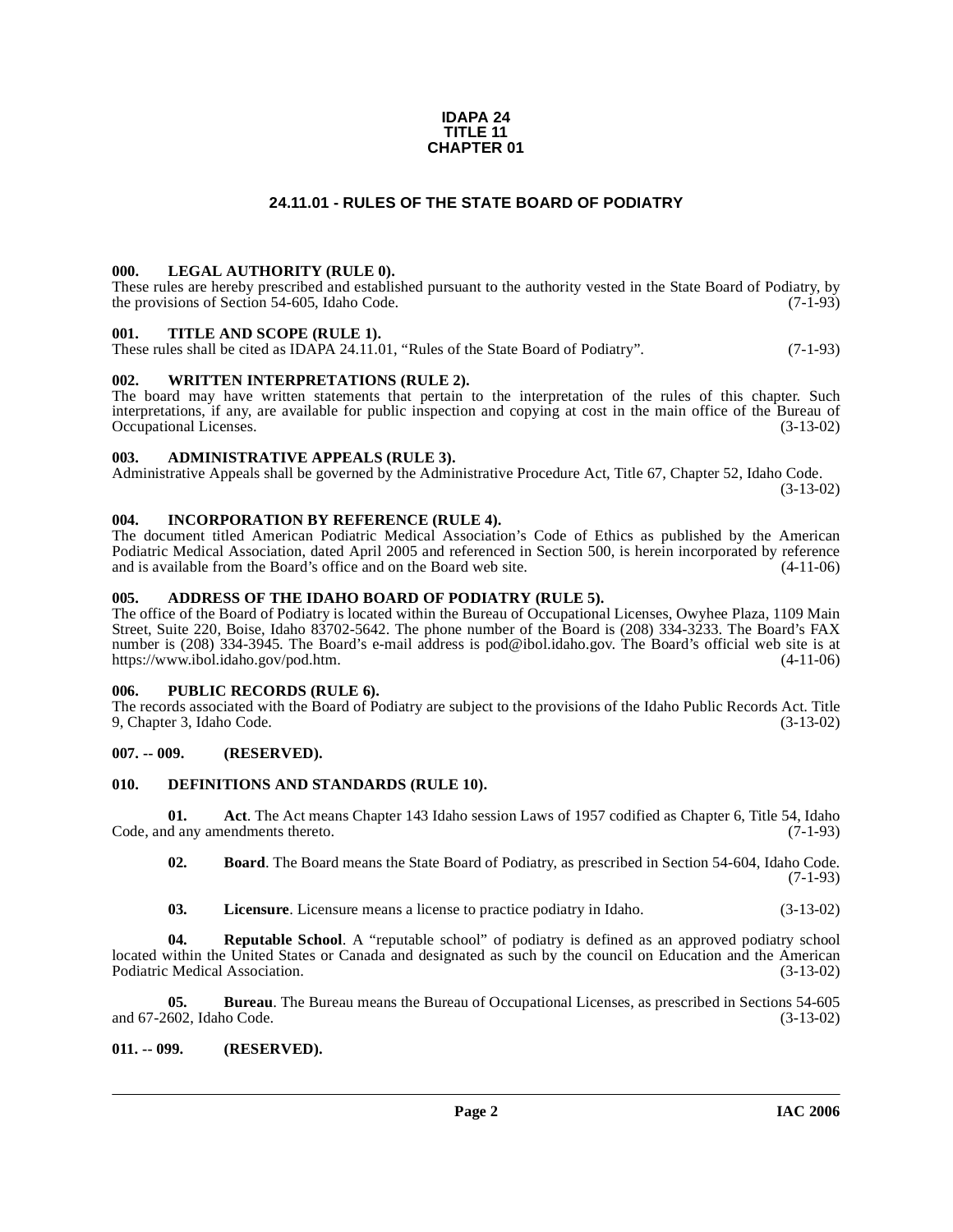#### <span id="page-2-0"></span>**100. GENERAL QUALIFICATIONS OF LICENSURE (RULE 100).**

<span id="page-2-20"></span><span id="page-2-15"></span>

| <b>Residence.</b> Residence in Idaho shall not be an eligibility requirement for licensure.<br>01. | $(3-13-02)$ |
|----------------------------------------------------------------------------------------------------|-------------|
|----------------------------------------------------------------------------------------------------|-------------|

- <span id="page-2-7"></span>**02.** Age. All applicants shall be at least twenty-one (21) years of age.  $(3-13-02)$
- <span id="page-2-11"></span><span id="page-2-10"></span>**03. Character**. All applicants shall be of good moral character. (3-13-02)

**04. Citizenship Requirement for Exam**. Citizenship shall not be an eligibility requirement for the Idaho podiatry examination or licensure. All persons making application for licensure are required to be legally eligible to reside and obtain employment in the United States. (3-13-02) eligible to reside and obtain employment in the United States.

#### <span id="page-2-1"></span>**101. -- 149. (RESERVED).**

#### <span id="page-2-18"></span><span id="page-2-2"></span>**150. PRE-PROFESSIONAL EDUCATION.**

All applicants shall provide official documentation of graduation from an accredited high school, or its equivalent, and provide official documentation of credits granted for at least two (2) full years of general college study in a college or university of recognized standing. (3-13-02) college or university of recognized standing.

#### <span id="page-2-19"></span><span id="page-2-3"></span>**151. PROFESSIONAL EDUCATION.**

All applicants shall possess evidence of graduation from four (4) full years of study in a reputable school of podiatry, as defined in Subsection 010.04 of these rules. (3-13-02) as defined in Subsection 010.04 of these rules.

#### <span id="page-2-17"></span><span id="page-2-4"></span>**152. PODIATRIC RESIDENCY (RULE 152).**

<span id="page-2-22"></span>**01. Residency Required for Licensure**. A candidate may not apply for licensure until completion of an accredited podiatric residency as approved by the Council on Podiatric Medical Education of no less than twenty-<br>four (24) months, a minimum of twelve (12) months of which must be surgical. (4-11-06) four  $(24)$  months, a minimum of twelve  $(12)$  months of which must be surgical.

<span id="page-2-23"></span>**02. Submission of Verification of Residency Curriculum**. Notwithstanding the provisions of Subsection 152.01, a candidate shall cause to be provided directly from the residency program such official documentation of completion of the entire curriculum as the board may require. Any deviation of this requirement must be approved by the Board. (4-11-06) must be approved by the Board.

#### <span id="page-2-5"></span>**153. -- 199. (RESERVED).**

#### <span id="page-2-12"></span><span id="page-2-6"></span>**200. CREDENTIALS TO BE FILED BY ALL APPLICANTS (RULE 200).**

<span id="page-2-8"></span>**01. Application**. An application for licensure shall be completed on a form approved by the board and d to the bureau ninety (90) days before the date of the Idaho board examination. (3-13-02) submitted to the bureau ninety  $(90)$  days before the date of the Idaho board examination.

<span id="page-2-9"></span>**02. Certified Copy of National Board Results**. A copy of the applicable National Board results which has been certified as true and correct by the examining entity. (7-1-97)

<span id="page-2-16"></span>**03. Photograph Requirement**. All applications shall be accompanied by an unmounted passport of the application taken not more than one (1) year prior to the date of application. (3-13-02) photograph of the applicant taken not more than one  $\overline{(1)}$  year prior to the date of application.

<span id="page-2-14"></span>**04. Educational Certificate Requirement**. Each applicant shall be required to provide official documentation of graduation from a four (4) year high school, or the equivalent, and official documentation of a collegiate education of not less than two  $(2)$  years in an accredited college or university giving instruction in letters and sciences.  $(3-13-02)$ and sciences.  $(3-13-02)$ 

<span id="page-2-13"></span>**05. Diploma**. Certified photostatic copy of diploma granted by any college of podiatry and official transcripts indicating graduation from the program. (3-13-02) certified transcripts indicating graduation from the program.

<span id="page-2-21"></span>**Residency Certification Requirement**. All applications shall include certification of completion defined in Rule 152. (3-13-02) of a residency as defined in Rule 152.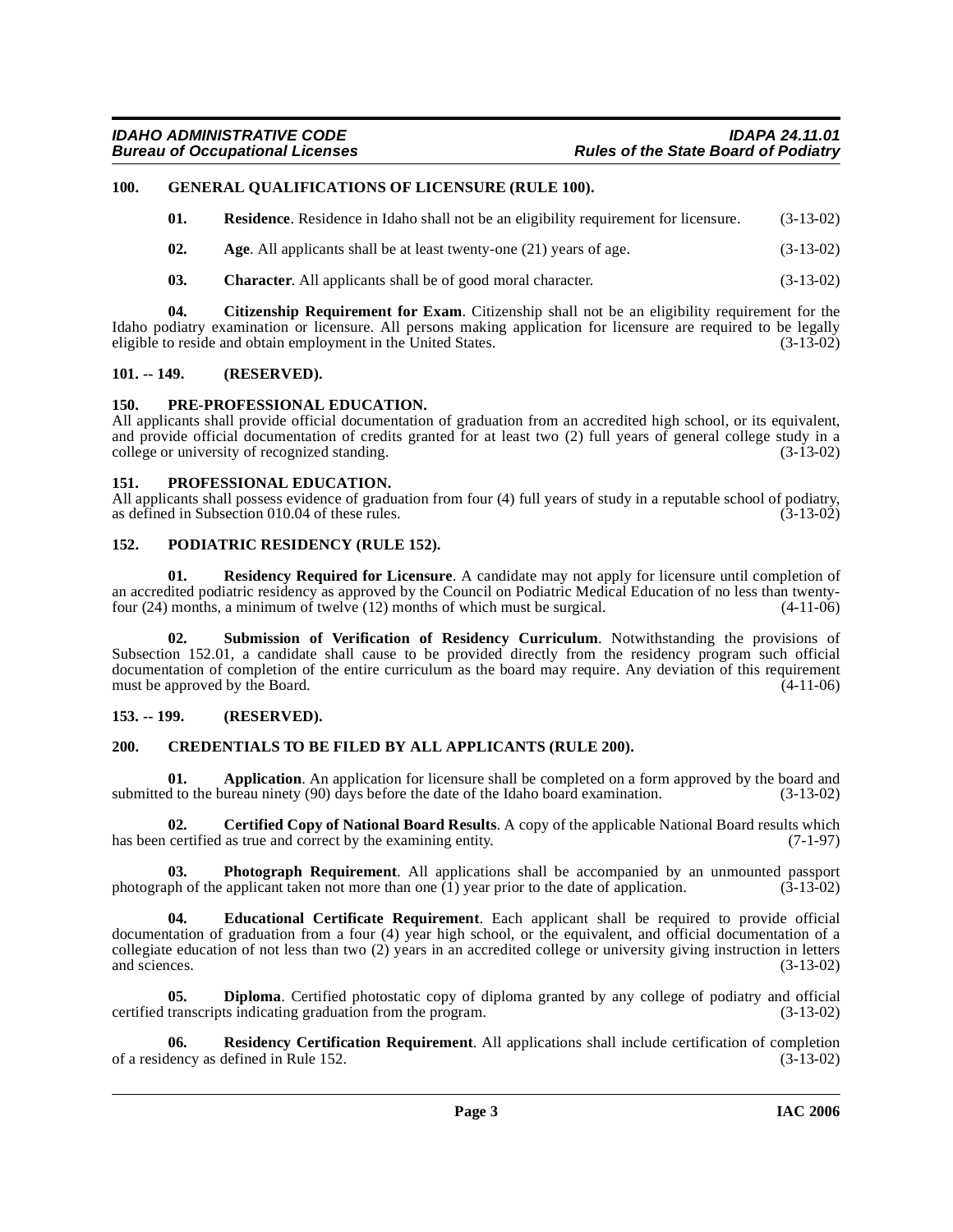#### <span id="page-3-0"></span>**201. -- 299. (RESERVED).**

#### <span id="page-3-15"></span><span id="page-3-1"></span>**300. FEES (RULE 300).**

**01. Application Fee**. A fee shall accompany all applications. The fee shall be two hundred dollars (7-1-97) (\$200). (7-1-97)

<span id="page-3-22"></span><span id="page-3-19"></span><span id="page-3-6"></span>**02. Original License Fee**. The original license fee shall be three hundred dollars (\$300). (3-13-02)

**03.** Written Exam Fee. The fee for examination shall be equal to that charged by the national ng entity, together with an additional twenty-five (\$25) dollar administrative fee. (3-13-02) examining entity, together with an additional twenty-five (\$25) dollar administrative fee.

<span id="page-3-21"></span><span id="page-3-5"></span>**04. Annual Renewal Fee**. Fee for annual renewal of licenses, three hundred dollars (\$300). (5-3-03)

**05.** Re-Exam Fee. For candidates re-examining for the written and practical examinations or written examination only, the fee for re-examination will be four hundred dollars (\$400). For candidates re-examining for the practical only, the fee shall be two hundred dollars (\$200).  $(3-13-02)$ practical only, the fee shall be two hundred dollars (\$200).

<span id="page-3-17"></span><span id="page-3-14"></span><span id="page-3-11"></span>**06. Fee Non-Refundable**. All fees are non-refundable. (3-13-02)

#### <span id="page-3-2"></span>**301. -- 399. (RESERVED).**

#### <span id="page-3-3"></span>**400. LICENSURE BY EXAMINATION (RULE 400).**

**01. Examination of Applicants**. Examination of applicants shall be conducted by the whole board or signated agents or representatives. (7-1-97) by its designated agents or representatives.

<span id="page-3-10"></span>**Exam Required for Licensure**. No person shall be granted a license to practice podiatry without first receiving a passing grade on an examination given by the board and consisting of those subjects outlined in Section 54-606, Idaho Code.

<span id="page-3-9"></span>**03. Exam Dates**. Examinations shall be held at Boise, Idaho, no less than annually and at such times and places as the board shall direct. (4-11-06)

<span id="page-3-20"></span>**04. Passing Grade**. A passing grade in all subjects examined shall be a general average of not less than percent (70%). (5-3-03) seventy percent (70%).

<span id="page-3-12"></span>**05. Failure of Exam**. An applicant failing the examination shall be entitled within six (6) months to a nation upon the payment of an additional fee as established in Section 300. (3-13-02) reexamination upon the payment of an additional fee as established in Section 300.

<span id="page-3-13"></span>**06. Failure of Reexam**. An applicant who fails the examination on two (2) such reexaminations shall exhaust his privilege under his original application. (9-28-94)

<span id="page-3-18"></span>**07. Original Application**. The original application will be considered null and void after a period of vears from date of original application if no license has been issued. (7-1-97) two (2) years from date of original application if no license has been issued.

#### <span id="page-3-16"></span><span id="page-3-4"></span>**401. LICENSURE BY ENDORSEMENT (RULE 401).**

Applicants for licensure under Section 54-613, Idaho Code, may upon the approval of the Board be granted a license. Each applicant for licensure by endorsement shall provide documentation for each of the following before licensure will be considered: (3-15-02) will be considered:

<span id="page-3-8"></span><span id="page-3-7"></span>**01. Complete Application**. A complete application together with the required fee.  $(4-11-06)$ 

**02. Certification of License**. Certification of having maintained a current license or other authority to issued by a regulatory board of Podiatry in any state or territory. (4-11-06) practice issued by a regulatory board of Podiatry in any state or territory.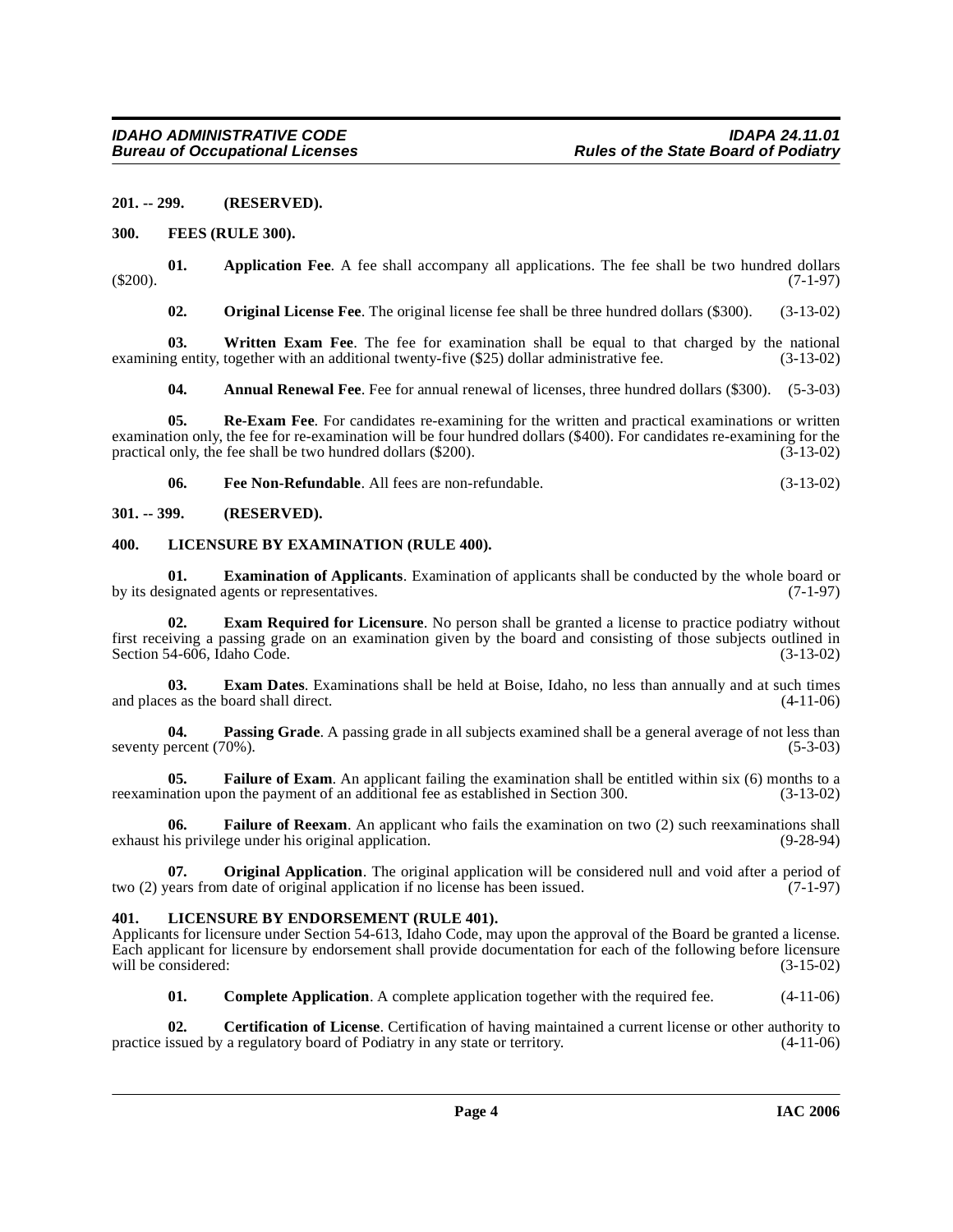<span id="page-4-10"></span><span id="page-4-8"></span>**03. Credentials**. Credentials as required in Subsections 200.02, through 200.06. (4-11-06)

**04.** Examination. Successful passage of a written licensure examination covering all those subjects noted in Section 54-606, Idaho Code. Official certification of examination must be received by the board directly from: (4-11-06)

| a. | The applicant's state or territory of licensure; or | $(3-15-02)$ |
|----|-----------------------------------------------------|-------------|
|----|-----------------------------------------------------|-------------|

<span id="page-4-11"></span><span id="page-4-7"></span>**b.** The national board of podiatry examiners. (4-11-06)

**05. Practical Experience**. Having practiced podiatry under licensure for three (3) of the last five (5) mediately prior to the date of application. (4-11-06) years immediately prior to the date of application.

**06. Continuing Education**. Obtained at least twelve (12) hours of continuing education during the twelve (12) months prior to the date of application. (4-11-06)

<span id="page-4-9"></span>**07. Disciplinary Action**. Has not been the subject of any disciplinary action within the last five (5) years immediately prior to application and has never had a license to practice podiatry revoked, suspended, or otherwise sanctioned either voluntarily or involuntarily in any jurisdiction. (3-15-02)

#### <span id="page-4-14"></span><span id="page-4-0"></span>**402. TEMPORARY LICENSES (RULE 402).**

| No temporary licenses shall be granted for the practice of podiatry in Idaho. | $(3-13-02)$ |
|-------------------------------------------------------------------------------|-------------|
|-------------------------------------------------------------------------------|-------------|

#### <span id="page-4-1"></span>**403. -- 449. (RESERVED).**

#### <span id="page-4-12"></span><span id="page-4-2"></span>**450. SCOPE OF PRACTICE (RULE 450).**

<span id="page-4-6"></span>**01.** Competence. Upon being granted a license to practice podiatry, a practitioner is authorized to provide only those services and treatments for which that practitioner has been trained and prepared to provide. Information contained within the application file and supplemental certified information of additional training and experience included in the credential file maintained by the practitioner shall be prima facie evidence of the practitioner's education and experience. It is the responsibility of the individual practitioner to ensure that the information in his credential file is accurate, complete and supplemented to support all procedures, applications and treatments employed by the practitioner. Practice beyond a practitioner's documented education and experience may<br>violate the adopted code of ethics and be grounds for discipline by the board. (4-11-06) violate the adopted code of ethics and be grounds for discipline by the board.

**02. Advanced Surgical Procedures**. Advanced surgical procedures shall be performed in a licensed hospital or certified ambulatory surgical center accredited by the joint commission on accreditation of healthcare organizations or the accreditation association for ambulatory health care where a peer review system is in place.<br>Advanced surgical procedures shall be defined as: (4-11-06) Advanced surgical procedures shall be defined as:

<span id="page-4-5"></span>

| a. | Ankle fractures - Open Reduction and Internal Fixation.      | $(4-11-06)$ |
|----|--------------------------------------------------------------|-------------|
| b. | Ankle and rearfoot arthrodesis.                              | $(4-11-06)$ |
| c. | Nerve surgery of the leg.                                    | $(4-11-06)$ |
| d. | Major tendon repair or transfer surgery - proximal to ankle. | $(4-11-06)$ |
| e. | Autogenous bone grafting.                                    | $(4-11-06)$ |
|    | External fixation of the rearfoot, ankle and leg.            | $(4-11-06)$ |

#### <span id="page-4-3"></span>**451. -- 499. (RESERVED).**

#### <span id="page-4-13"></span><span id="page-4-4"></span>**500. STANDARDS OF THE ETHICAL PRACTICE OF PODIATRY (RULE 500).**

The standards for the ethical practice of podiatry shall be the American Podiatric Medical Association's Code of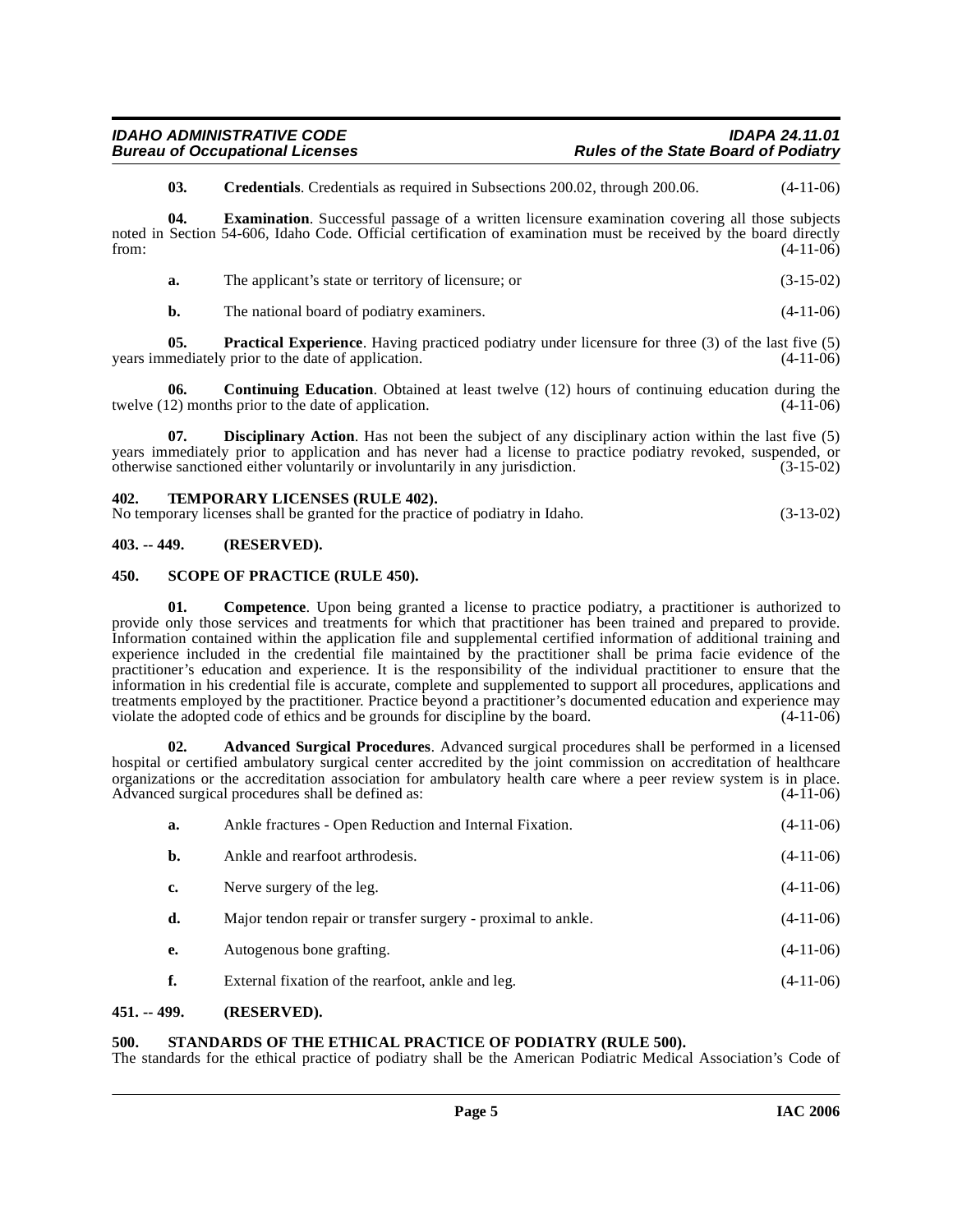Ethics as referenced in Section 004 of these rules and are hereby adopted and shall apply to all practitioners of podiatry. (5-3-03) podiatry. (5-3-03)

#### <span id="page-5-0"></span>**501. -- 549. (RESERVED).**

#### <span id="page-5-12"></span><span id="page-5-1"></span>**550. DISCIPLINE (RULE 550).**

<span id="page-5-9"></span>**Civil Fine**. The Board may impose a civil fine not to exceed one thousand dollars (\$1,000) upon a t for each violation of Sections 54-608 and 54-609. Idaho Code. (3-18-99) licensed podiatrist for each violation of Sections 54-608 and 54-609, Idaho Code.

<span id="page-5-11"></span>**02. Costs and Fees**. The Board may order a licensed podiatrist to pay the costs and fees incurred by the Board in the investigation or prosecution of the licensee for violation of Sections 54-608 and 54-609, Idaho Code. (3-18-99)

<span id="page-5-2"></span>**551. -- 599. (RESERVED).**

#### <span id="page-5-13"></span><span id="page-5-3"></span>**600. GENERAL PROVISIONS (RULE 600).**

Regular meetings of the board shall be the third Monday of July and at such other times as determined by the board.  $(4-5-00)$ 

### <span id="page-5-4"></span>**601. -- 699. (RESERVED).**

#### <span id="page-5-10"></span><span id="page-5-5"></span>**700. CONTINUING EDUCATION (RULE 700).**

<span id="page-5-14"></span>**01. Post Graduate Education Requirement for License Renewal**. Each podiatrist licensed by the state of Idaho shall attend in each twelve (12) month period preceding the renewal of a license to practice podiatry in Idaho, a minimum of twelve (12) full hours of post-graduate podiatry education courses approved by the Board. No more than six  $(6)$  hours may be home study. (7-1-98)

<span id="page-5-15"></span>**02. Submission of License Renewal Application Form**. Each licensed Idaho podiatrist will be furnished a license renewal application form by the Bureau of Occupational Licenses on which each podiatrist shall be required to certify by signed affidavit that compliance with the continuing education requirements has been met and shall submit the renewal application together with the required fees to the Bureau. (3-15-02)

<span id="page-5-16"></span>**03. Verification of Attendance**. It shall be necessary for each licensee to maintain verification of attendance by securing authorized signatures or other documentation from the course instructors or sponsoring institution substantiating any and all hours attended by the applicant. This verification shall be maintained by the licensee and provided to the Board upon the request of the Board or its agent. The Board will conduct random audits to monitor compliance. (3-15-02)

#### <span id="page-5-6"></span>**701. -- 799. (RESERVED).**

#### <span id="page-5-7"></span>**800. RULEMAKING HISTORY PRIOR TO JULY 1, 1993 (RULE 800).**

All previous rules of this board are hereby repealed and these Rules approved by the board on January 25, 1978, shall become effective on this date. Amended and readopted effective October 15, 1987. Amended and readopted effective May 29, 1991. Amended and readopted effective August 1, 1997.

#### <span id="page-5-8"></span>**801. -- 999. (RESERVED).**